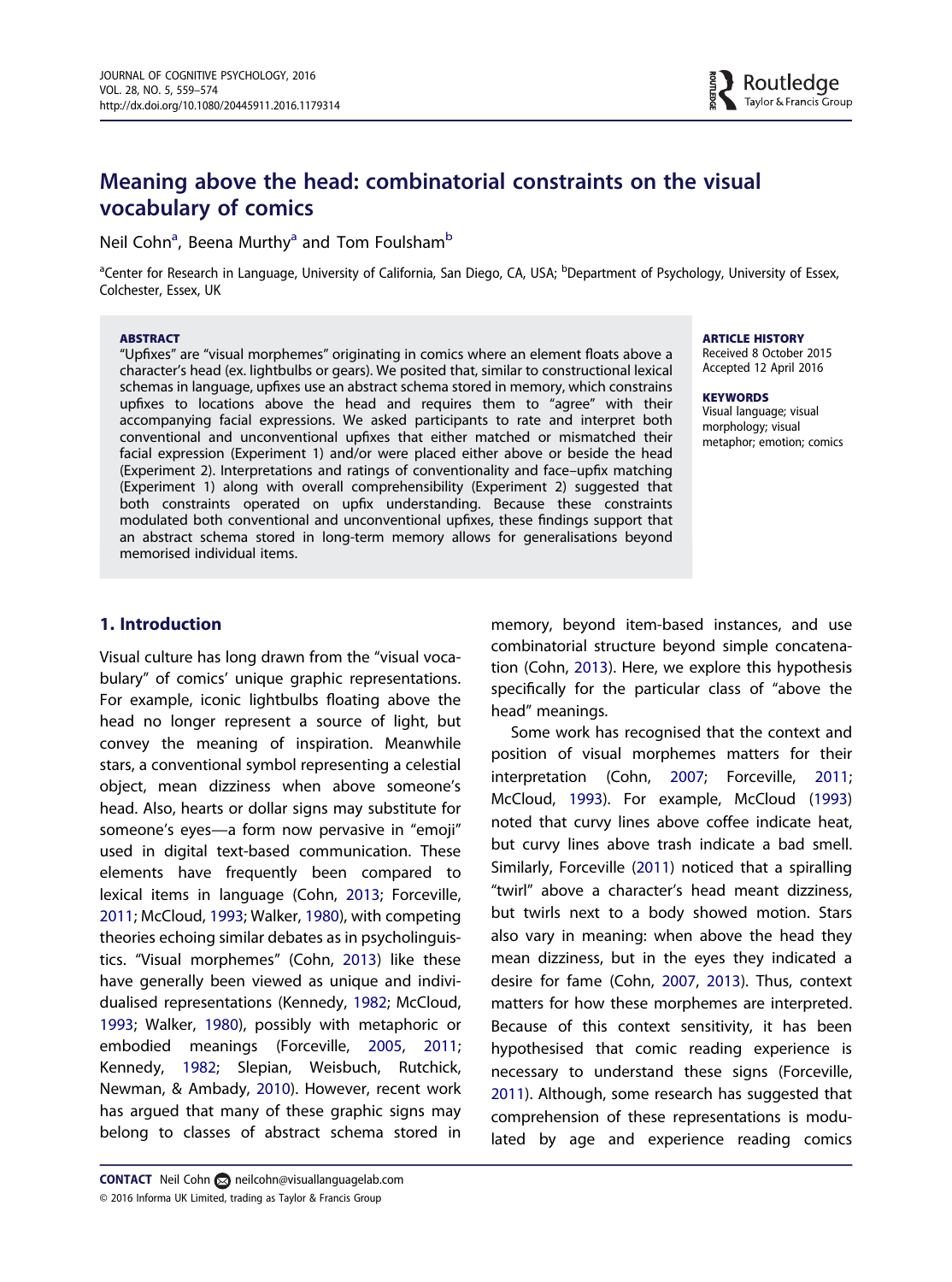<span id="page-1-0"></span>(Nakazawa, [1998,](#page-15-0) [2004,](#page-15-0) [2005](#page-15-0); Newton, [1985\)](#page-15-0), this hypothesis has yet to be systematically tested.

In recent work, we have theorised that these form-meaning pairs are stored in memory analogously to lexical items in a language (Cohn, [2013\)](#page-14-0). To create meaning with these "morphemes", this "visual language" uses similar combinatorial strategies as in the morphology of verbal languages: speech balloons attach one sign to another (affixation), eyes become hearts or dollar signs to replace one sign with another (substitution/suppletion), and multiple body parts repeat elements to show movement (reduplication). It is important to stress that this comparison between the visual language of graphics and verbal language of speech is an analogy of function only. Speech balloons are not meant as an affix in exactly the same way that -ness serves as affix in the word awareness. Rather, the analogy here is that speech balloons (and others) are "bound morphemes" that must attach to another "root" morpheme, such as a "speaking person" (Cohn, [2013](#page-14-0); Engelhardt, [2002;](#page-14-0) Forceville, [2011](#page-15-0)). While the roots may exist independently without the affix, bound morphemes must attach to another morpheme—they cannot stand alone. This implies that a similar strategy of "attachment" governs the combinatorial structure of both verbal and visual domains, but whether or not they involve a common underlying cognitive process is an open question. Recent work has shown that similar neurocognitive responses are evoked by violations to the "grammar" of sequential images and syntax in sentences (Cohn, Jackendoff, Holcomb, & Kuperberg, [2014](#page-14-0); Cohn, Paczynski, Jackendoff, Holcomb, & Kuperberg, [2012](#page-14-0); Sitnikova, Holcomb, & Kuperberg, [2008\)](#page-15-0), and thus it is at least conceivable that similar operations might govern combinatoriality on units within those sequences (e.g. Cohn & Maher, [2015](#page-14-0)).

"Above the head" meanings provide particularly rich examples of visual affixation. These elements have been named "upfixes" because they are graphic affixes that go "up" from a head (Cohn, [2013](#page-14-0)). As depicted in [Figure 1,](#page-2-0) upfixes use a diverse range of images and symbols to convey their meaning, often with varying types of reference (Forceville, El Refaie, & Meesters, [2014\)](#page-15-0). Some upfixes involve symbols with fixed meanings, such as hearts or exclamation marks, which retain their meaning even away from a face. Other upfixes derive from idiomatic verbal expressions, such as "seeing stars" resulting in stars twirling above characters' heads to show dizziness (Cohn, [2016\)](#page-14-0). Still others derive meaning through metaphors (Forceville, [2011;](#page-15-0) Lakoff & Johnson, [1980](#page-15-0)), often altering iconic representations. For example, gears turning above the head indicate thinking, which invokes the metaphors that the MIND IS A MACHINE and MOVEMENT IS PRO-GRESS (Cohn, [2010](#page-14-0)), while storm clouds meaning a bad mood rely on a metaphor of WEATHER AS AN EMOTIONAL FORCE (Shinohara & Matsunaka, [2009\)](#page-15-0). Thus, specific upfixes use various methods to derive meaning; though, as visual signs related to emotional/cognitive states, upfixes in general may involve metaphorical understanding due to their proximity to the head and face.

Some prior work has argued that comic readers do interpret upfixes as conveying emotional meanings, beyond the facial expressions they accompany (Feng & O'Halloran, [2012](#page-14-0)). We might think of this as an item-based "lexical" theory, whereby the upfix results in the retrieval of a specific stored meaning. In one study, Ojha ([2013](#page-15-0)) asked participants to interpret four different types of upfixes (spirals, spikey lines, twirls, and sweat drops) placed above faces showing neutral expressions. When choosing amongst a list of possible interpretations for their expected meanings (anger, surprise, confusion, and agitation), participants identified a variety of emotions, but most frequently chose the same two meanings (surprise: mean = ∼38%, confusion: mean =  $\sim$ 38%) regardless of the specific upfix. While these results support that upfixes significantly contributed to the interpretation of emotion, they contrasted the idea that certain upfixes carried specific meanings. In a second study, participants were given this same list of particular emotions and were forced to choose an upfix paired with a neutral face which best represented that emotion. Here, interpretations more consistent with the specific upfixes appeared (max = 53%), though several responses were still found for each upfix. In addition, there was surprisingly no interaction between participants' interpretations and their comic reading expertise.

In theoretical work, we have argued that upfixes go beyond this item-based lexical account (Cohn, [2013\)](#page-14-0). Rather, these representations belong to a broader class that uses an abstract lexical schema stored in the long-term memory of individuals who have acquired this visual vocabulary (prototypically, comic readers). This affixation schema specifies that some type of graphic representation (an upfix) is placed in an upward relation to a head, and this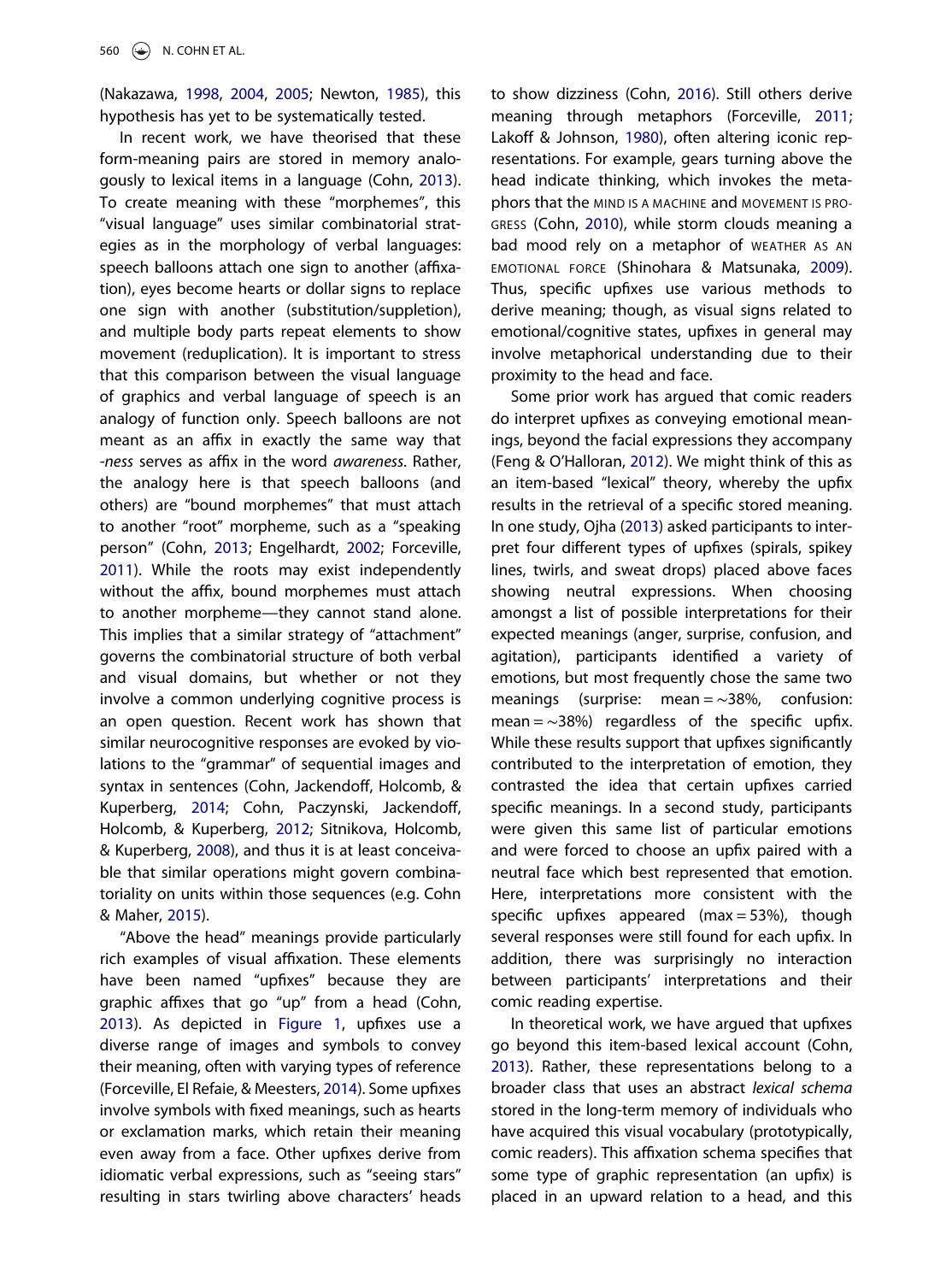<span id="page-2-0"></span>

Figure 1. Conventionalised "upfixes" from the visual vocabulary used in comics.

juxtaposition results in a holistic meaning integrating those parts, usually related to emotional or mental states. While conventionalised upfixes are stored in memory (similar to the item-based theory), this abstract schema is "semi-productive", allowing for the creation of novel upfixes that might use this broader pattern.

This account is structurally analogous to construction grammar-based models of morphological schemas in verbal language (Booij, [2010](#page-14-0); Jackendoff, [2002](#page-15-0)). Here, affixes have schematic structure that allows variable and productive usage, such as the English suffix—ness, which has a structure of  $[[X]_{A^-}$  $ness]_N$  which links to a semantics of "the property/ state of A" (Booij, [2010\)](#page-14-0). As a schema stored in memory, this allows for both memorised instances of this affix in conventionalised words (awareness, happiness), but also productive, novel forms (comic-ness).

Upfixes would thus be similar, operating with variability for both graphic sign and facial expressions, but always in a face–upfix juxtaposition. Following Booij [\(2010\)](#page-14-0), we may articulate an upfix schema as:

[[Emotion Expression<sub>i</sub>]<sub>Head</sub> below [x]  $_{Upfix}$ ]<sub>j</sub>

 $\leftrightarrow$  [Type of Emotion<sub>i</sub>],

The left side of this schema specifies its form (the head is below the upfix), while the right side specifies the construed holistic meaning. Within the left side, the brackets marked Head and Upfix are slots, which can be filled with appropriate representations. The head takes on a face with an "emotional expression" which is presupposed to exist as an independent visual sign; indeed, emotional faces do appear without upfixes. In contrast, upfixes cannot exist independently, but rather are morphemes bound to their root (the head).

This schema also specifies constraints between upfix and head. First, upfixes are restricted to some space above the head, as specified by the relation "below" in the left side of the schema. Thus, a lightbulb above the head to indicate inspiration would make less sense if placed beside the head (first row of [Figure 2](#page-3-0)(b)). Second, upfixes are also constrained by a particular "agreement" between the facial expression and the graphic sign. This agreement is specified in the schema by mapping the emotions specified by the head/face (i) in combination with an upfix  $(j)$  to the holistic emotion on the right side of the schema. For example, the lightbulb must accompany a happy face, and the meaning should be stranger if placed above a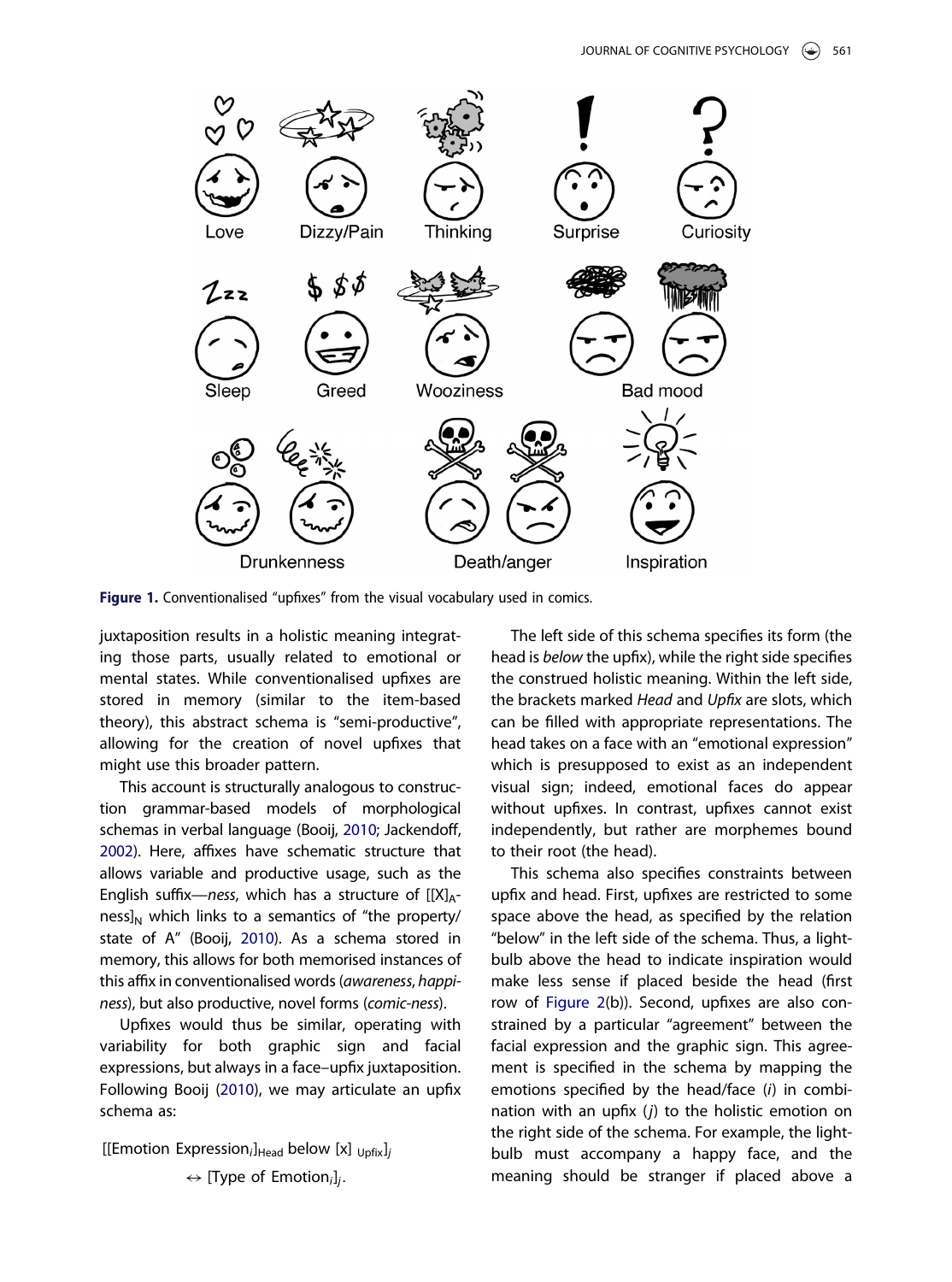<span id="page-3-0"></span>

Figure 2. Examples of constraints on upfixes (lightbulb, Zzz, skull-and-crossbones, sun, spirals, ellipses): (a) normal upfixes positioned above the head and agrees with its facial expression. (b) Upfixes displaced from their canonical position above the head. (c) Upfixes with faces that mismatch their meaning. (d) Displaced mismatching upfixes.

sleeping face (Figure 2(c)). Finally, we might also hypothesise a relationship between these constraints, where an even more strained interpretation would arise from violating both constraints, such as when a lightbulb appears beside a head and with a sleeping face (Figure 2(d)).

Agreement between face and upfix should be motivated by item-specific constraints carried by the upfix. For conventional upfixes, this relationship would be stored in memory as a particular itemspecific instantiation of the schema above, similar to relations stored in specific lexical items of language (e.g. Booij, [2010\)](#page-14-0). For example, a lightbulb as an upfix may carry with it specifications for accompanying a happy or inspired face, while

storm clouds would license being associated with a sad face (and, potentially, vice versa). That is, meaning does not come from the face or upfix alone, but out of their combination. We posit that comprehenders abstract across the observations of these item-specific instances to form the abstract upfix schema. For novel upfixes, this relationship may be construed from the semantic associations and/or metaphoric implications of the graphic signs (Forceville, [2011](#page-15-0); Lakoff & Johnson, [1980\)](#page-15-0), but are fairly constrained by the facial expression of the head. For example, an upfix of a sun is fairly unconventional, yet may involve a metaphor of WEATHER AS AN EMOTIONAL FORCE (Shinohara & Matsu-naka, [2009\)](#page-15-0) along with LIGHT AS GOOD (Forceville &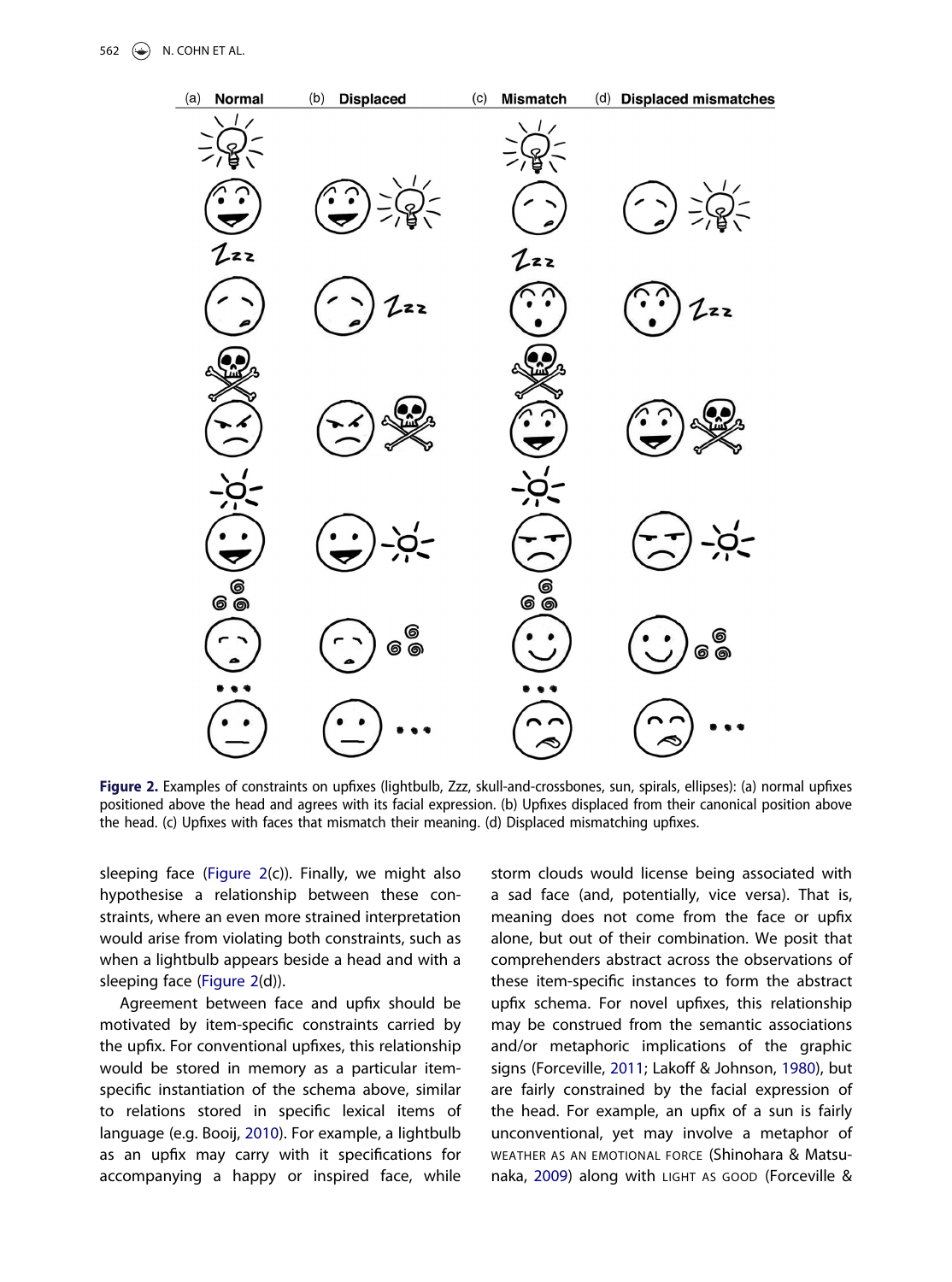<span id="page-4-0"></span>Renckens, [2013\)](#page-15-0). Thus, for a sun, we would expect that a happy face would be more congruent ([Figure 2\(](#page-3-0)a), fourth row) than an upset face [\(Figure](#page-3-0) [2](#page-3-0)(c)). However, this novel, construed relationship should be less strong than meanings already entrenched in memory. Mismatches between faces and conventional upfixes, which are stored in memory, should thus have a larger impact than between unconventional pairs.

This principled relationship between face and upfix may explain the variety of interpretations found in Ojha's ([2013](#page-15-0)) studies. Since those experiments used neutral faces, the upfixes had no specific "bound" relationship to their accompanying facial expressions. Essentially, these upfixes "disagreed" with their faces, although this may have been a "weak" disagreement because the faces used neutral expressions rather than offered conflicting emotions. If this were the case, we would expect that more consistent interpretations would arise from upfixes that agree with their facial expression than those that mismatch their facial expression.

Another theory has argued against upfixes as using an abstract schema constrained by placement and agreement with a face, instead favouring the idea that all upfix meanings are computed by semantic construal on a contextualised basis. For example, Bateman and Wildfeuer [\(2014\)](#page-14-0) claim that a lightbulb's meaning merely "elaborates" on the implied mental state of the facial expression using a "defeasible discourse interpretation", and that its proximity as "near" a head is enough. Because this construal views all face–upfix relationships as possible, mismatches would be just as interpretable as matches, given context. In the case of an upset face with a lightbulb upfix, they claim a potential interpretation would be that the person is both unhappy and inspired. Note, however, that this example does not integrate the signs into a holistic meaning (as in the proposed schema above), but rather maintains both independently (and, notably, offers no explanation for how lightbulbs mean inspiration, implying an item-based stored meaning). Such a purely dynamic semantic approach implies that no privileged, entrenched relationship exists between specific upfixes and their facial expressions, and that mismatches would be equally acceptable as matches, with both undergoing the same process of construal. Also, because such construal should operate dynamically on all face–upfix pairs, it would predict no difference between upfixes that are conventionalised from those that are novel.

Given these precedents, we therefore sought evidence that comic readers store this abstract "upfix schema" in their long-term memory—beyond just storing item-based meanings—and that restrictions on location and agreement constrain the comprehensibility and interpretation of these combinatorial signs. In two experiments, participants were presented with images of faces that accompanied conventional and unconventional upfixes. Our normal images used upfixes that both agreed with the face and were placed above the head. These upfixes were then manipulated to either mismatch the face (Experiment 1) and/or be moved to the side of the face (Experiment 2), as in [Figure 2.](#page-3-0) In Experiment 1, participants rated these images for their conventionality and the degree to which the face and upfix "went together". In Experiment 2, participants rated these images for how "easy they were to understand". In both experiments, participants also offered freely given interpretations for upfix meanings.

# 2. Experiment 1: conventionality and agreement

Our first experiment sought to confirm that certain upfixes are more conventionalised than others, and that upfixes have a relationship to the face they accompany. Ultimately, "conventionality" may fall on a continuum based on relative proportions within a broader visual language. Such an account would be consistent with both an item-based theory and the constructional schema theory (Booij, [2010](#page-14-0); Jackendoff, [2002](#page-15-0)), and these proportions could be explored via widespread corpus analyses (Forceville, [2011](#page-15-0); Newton, [1985](#page-15-0)). In the absence of this corpus data, we here use a binary split to elicit distinctions from participants' own ratings. We therefore presented participants with upfixes that we expected to be more or less conventional, which either matched or mismatched their facial expressions. Participants rated them for how familiar they were and for how well they "went together" with their accompanying face, and then provided an interpretation for their meaning.

If the item-based theory is correct that these forms are merely stored as individual tokens in memory, conventional upfixes should be rated as easier to understand than unconventional ones and matching face–upfix relations should be easier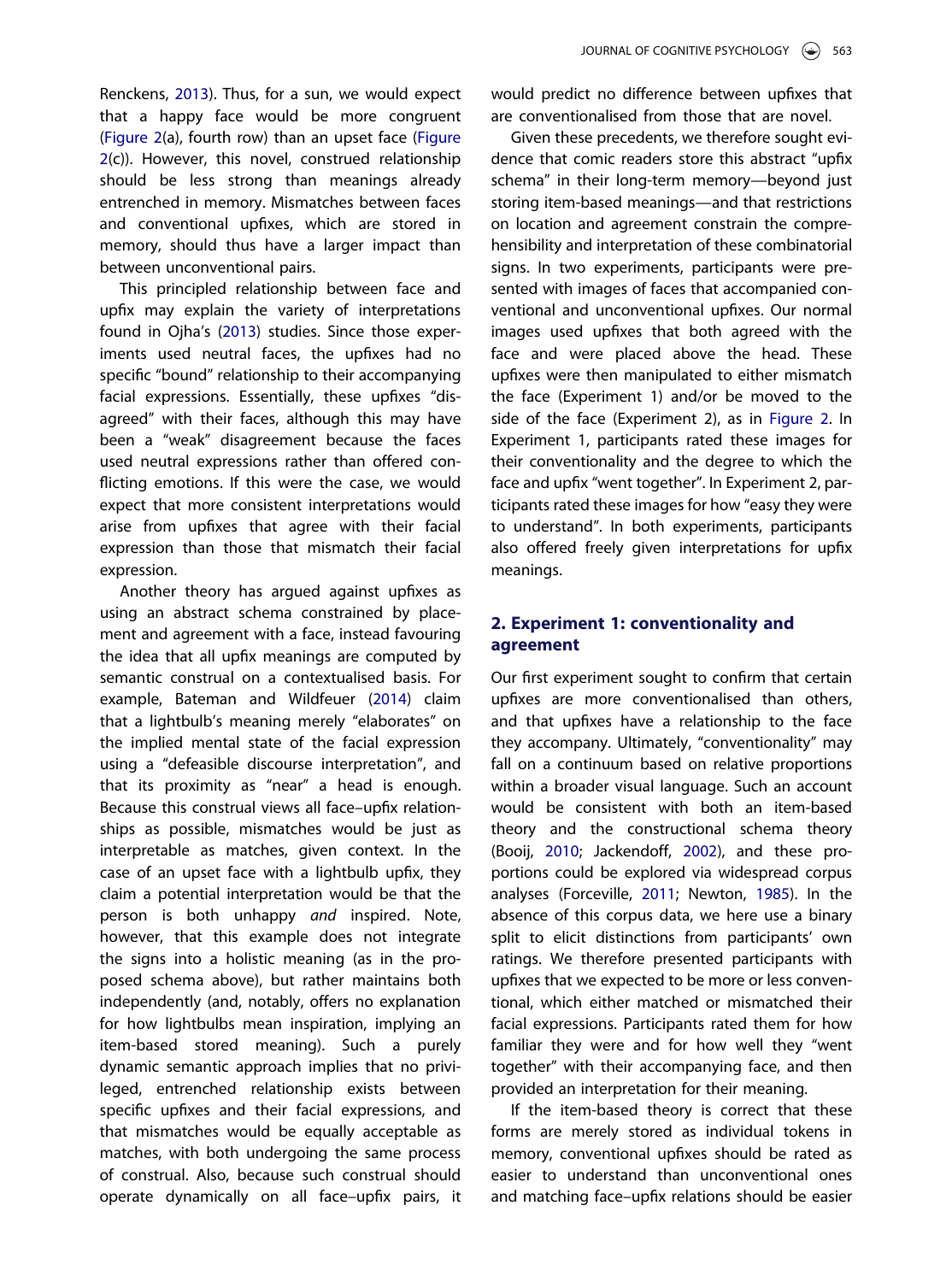<span id="page-5-0"></span>to understand than mismatches. However, mismatches should not vary based on conventionality, since they would be equally unfamiliar. A stronger item-based view might also posit that mismatches would not be worse than matches, since the upfix alone carries a specific meaning regardless of facial expression (e.g. Ojha, [2013\)](#page-15-0).

In contrast, a dynamic process of construal operating face–upfix relations (Bateman & Wildfeuer, [2014](#page-14-0)) predicts no modulation based on conventionality or face–upfix (mis)matches, since all relations should be feasible through a dynamic process of interpretation. While our stimulus presentation did not embed these elements in a narrative context, isolated forms should provide the most open interpretative possibilities, since participants were free to invent their own feasible contexts.

Finally, the schema theory predicts that conventional upfixes will be rated as higher than unconventional ones, and that matching face–upfix relations would be better than mismatches. This difference between matching and mismatching face–upfix pairs should occur in both conventional and unconventional instances, since the schema operates over both types. However, this difference should be larger for more conventional face–upfix pairs, which should gain an advantage from being entrenched in memory.

### 2.1. Methods

#### 2.1.1. Stimuli

We created 32 face–upfix pairs, comprised of what we categorised as 16 conventional upfixes and 16 unconventional upfixes. Our unconventional upfixes were images used in a novel way that could have a logical semantic association (rainbows, marijuana leaf), a fixed meaning (peace sign), or more abstract shapes that should contain no overt meaningful associations (plus signs, circles, triangles). Conventional upfixes were: hearts, stars, gears turning, an exclamation mark (!), a question mark (?), Zzzzs, dollar signs (\$), birds and stars, storm clouds, bubbles, skulland-crossbones, light bulb, twirl and stars, scribble, halo, and music notes (a selection of which appear in [Figures 1](#page-2-0) and [2](#page-3-0)). Unconventional upfixes were: triangles, a flame, a marijuana leaf, a rainbow, a four leaf clover, clouds, a single large water droplet, a fork and knife, Xs, plus signs (+), spirals, a peace sign, a sun, ellipses ( … ), sparkles, and circles.

Matching upfixes had an emotion that agreed with the meaning of the face [\(Figure 2](#page-3-0)(a)), while

mismatching upfixes altered the emotional expression of the face so that it disagreed with the upfix ([Figure 2\(](#page-3-0)c)). Face–upfix pairs were distributed into four lists counterbalanced such that each participant viewed each upfix only once, and each list presented stimuli in a randomised order. These lists also rotated through 25 filler face–upfix pairs of varying degrees of conventionality.

Because meaning might vary based on the relationship between upfix and face, we used a variety of different reference types throughout stimuli posited as conventional and unconventional. "No meaning" signs had no intrinsic meaning when separated from the upfix, such as triangles or scribble. "Fixed" meanings had a symbolic meaning outside of their use as upfixes, such as hearts (regardless of whether their origins may have been metaphoric or metonymic). "Metaphoric" meanings used underlying mappings between domains, such as lightbulbs or gears (Forceville, [2011;](#page-15-0) Lakoff & Johnson, [1980](#page-15-0)), and finally "associative" meanings may have had intrinsic and/or metonymic meaning, which changed when acting as an upfix, such as spiraling birds. Repetition of emotional expression (such as happy or angry/grumpy) used several different characters' faces, so as not to repeat the same face multiple times.

#### 2.1.2. Participants

Eighty-seven participants (55 males, 32 females, mean age: 34.3) completed our experiment via an online survey. All participants gave their informed written consent via a digital signature. Prior to experimentation, all participants filled out the "Visual Language Fluency Index" (VLFI) questionnaire used to assess their expertise at the visual language of comics by asking about the frequency with which they read various types of visual narratives (comic books, comic strips, graphic novels, Japanese comics, etc.) and drew comics, both currently and while growing up. These ratings were then incorporated into a formula that calculated a "VLFI score" that has been shown to correlate significantly with both behavioural and neurocognitive measures (Cohn et al., [2012;](#page-14-0) Cohn & Wittenberg, [2015\)](#page-14-0), including manipulations to "visual morphology" (Cohn & Maher, [2015\)](#page-14-0). An idealised average along this metric would be a score of 12, with low being below 7 and high above 20. Participants' mean fluency was high,  $22.1$  (SD = 9.7), though overall they had a wide range of expertise (range = 2.13–45).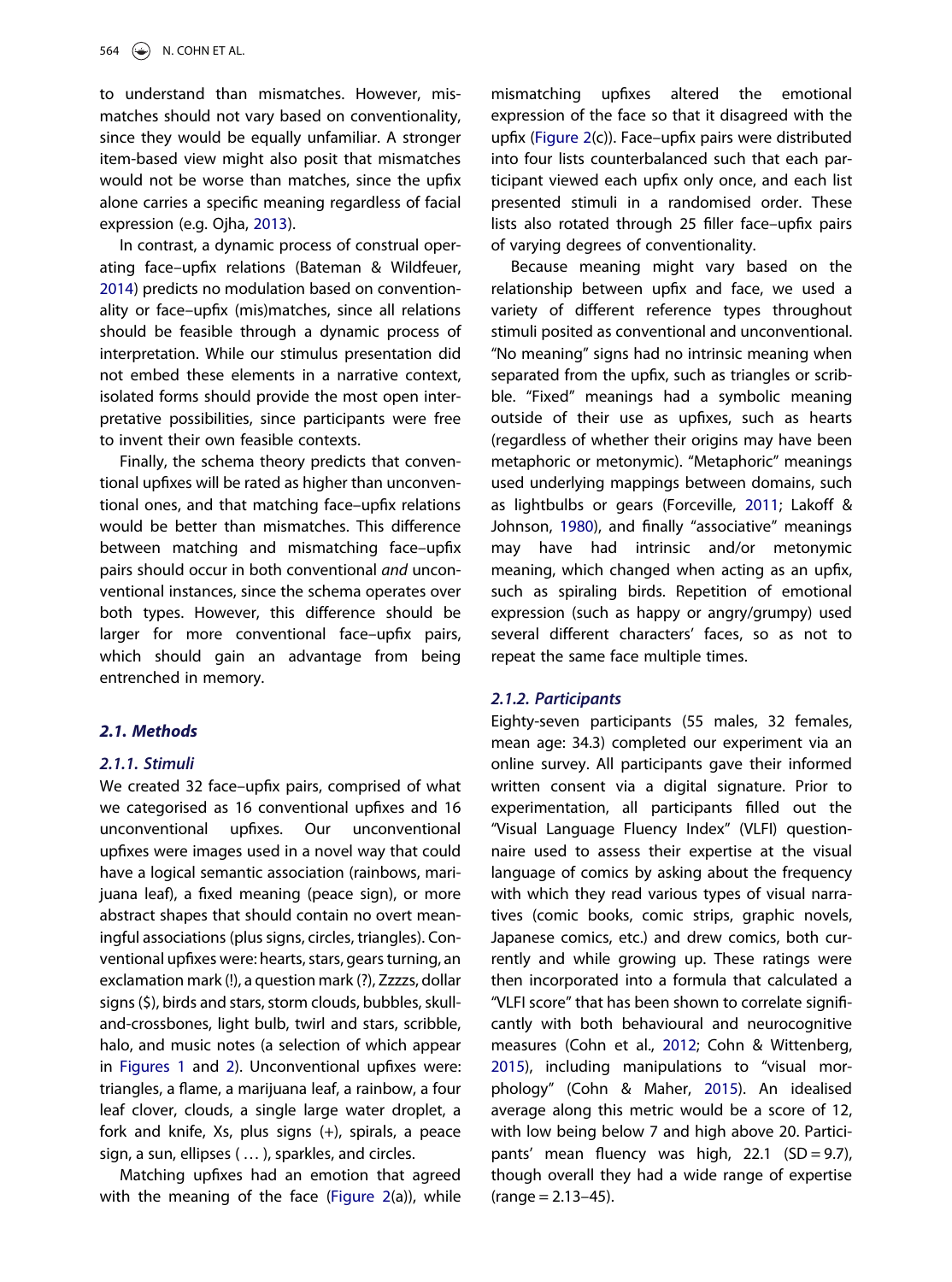### 2.1.3. Procedure

Participants completed the experiment using a web browser. On each page of the survey, participants were presented with a single face–upfix pairing and were asked to rate how familiar it was  $(1 = not$ familiar,  $7 =$  very familiar), to rate how well the face and upfix "went together"  $(1 = do not belong$ together,  $7 =$  belong together), and to provide an interpretation of the overall meaning.

#### 2.1.4. Data analysis

For both ratings of familiarity and matching, we averaged across participants' ratings for each type of upfix and then calculated the mean rating for each condition for each participant, collapsing across items. Our analysis of participants' freely given interpretations of the upfixes categorised all participant responses into one of 27 different semantic/emotional categories. These categories were assigned based on knowledge of conventionalised upfixes and graphic depictions of emotional facial expressions. They included: Happy, angry/ grumpy, peaceful, love, dizzy/dazed, pain, surprise, curious/ unsure, sleepy/tired, drunk, death, greed, thinking, lucky, high, anxious/nervous, daydreaming, angelic, inspired, hungry sad/depressed, singing, confused, afraid, sick/ill or pensive/speechless. An additional category of "iconic explanation" was given to interpretations that stated upfixes were an iconic object, such as storm clouds being actual clouds and rain. A final label of "other" was used where interpretations were ambiguous or unclear. Coders carried out categorisation of participant responses while blind to the pictorial stimuli. For each stimulus, we calculated the most frequent (mode) response across all participants, and then calculated whether each participant agreed (1) or disagreed (0) with that mode response. For each participant, we then calculated their mean agreement for mode interpretations for each condition, collapsing across items.

Means for ratings and interpretations were analysed using 2 (Conventionality: conventional vs. unconventional)  $\times$  2 (Matching: match vs. mismatch) repeated-measures ANOVAs. In the case of statistical interactions, follow-up t-tests were used to analyse pairwise relations, with a Bonferroni correction for multiple comparisons. Finally, to investigate the role of comic reading frequency on participants' assessment of the stimuli, differences between mean ratings and between interpretations

were then correlated with each individual's VLFI score using Pearson's correlation set to an alpha level of .05.

### 2.2. Results

### 2.2.1. Conventionality ratings

Participants' "familiarity" with face–upfix pairs distinguished conventional and unconventional representations, and matching from mismatching ones. We found significant main effects for Conventionality and Matching, and a significant interaction between them ([Table 1\)](#page-7-0). As depicted in [Figure 3,](#page-7-0) conventional face–upfix pairs were rated as more familiar than unconventional ones, and matches were more familiar than mismatches. The effect of matching was larger in conventional than unconventional pairs, leading to the statistical interaction, but all levels were significantly different (all ts > 2.9, all  $ps < .005$ ).

A positive correlation appeared between VLFI scores and the difference between familiarity ratings for conventional and unconventional mismatches,  $r(85) = .243$ ,  $p < .05$ . This suggests that greater comic reading experience leads to larger differences between conventional and unconventional mismatching face–upfix pairs. Conversely, a negative correlation between VLFI scores and the difference between conventional matches and mismatches,  $r(85) = -.215$ ,  $p < .05$ , implies that participants with greater comic reading experience had less disparity between their familiarity ratings of these types.

### 2.2.2. Matching ratings

We next analysed the ratings for how well the face and upfix "went together". Again, significant main effects appeared for Conventionality and Matching, and their interaction [\(Table 1\)](#page-7-0). As in [Figure 3,](#page-7-0) this arose because upfixes that matched their faces were rated higher than those that mismatched, while conventional matches were rated higher than unconventional ones. However, although conventionality had a large effect in matching pairs t  $(86) = 14.6$ ,  $p < .001$ , mismatching face-upfix pairs did not differ in this respect ( $p = .120$ ).

#### 2.2.3. Interpretations

Our final analysis examined the rate at which participants volunteered the most frequent (modal) interpretation of upfixes, where again we found main effects of Conventionality and Matching, and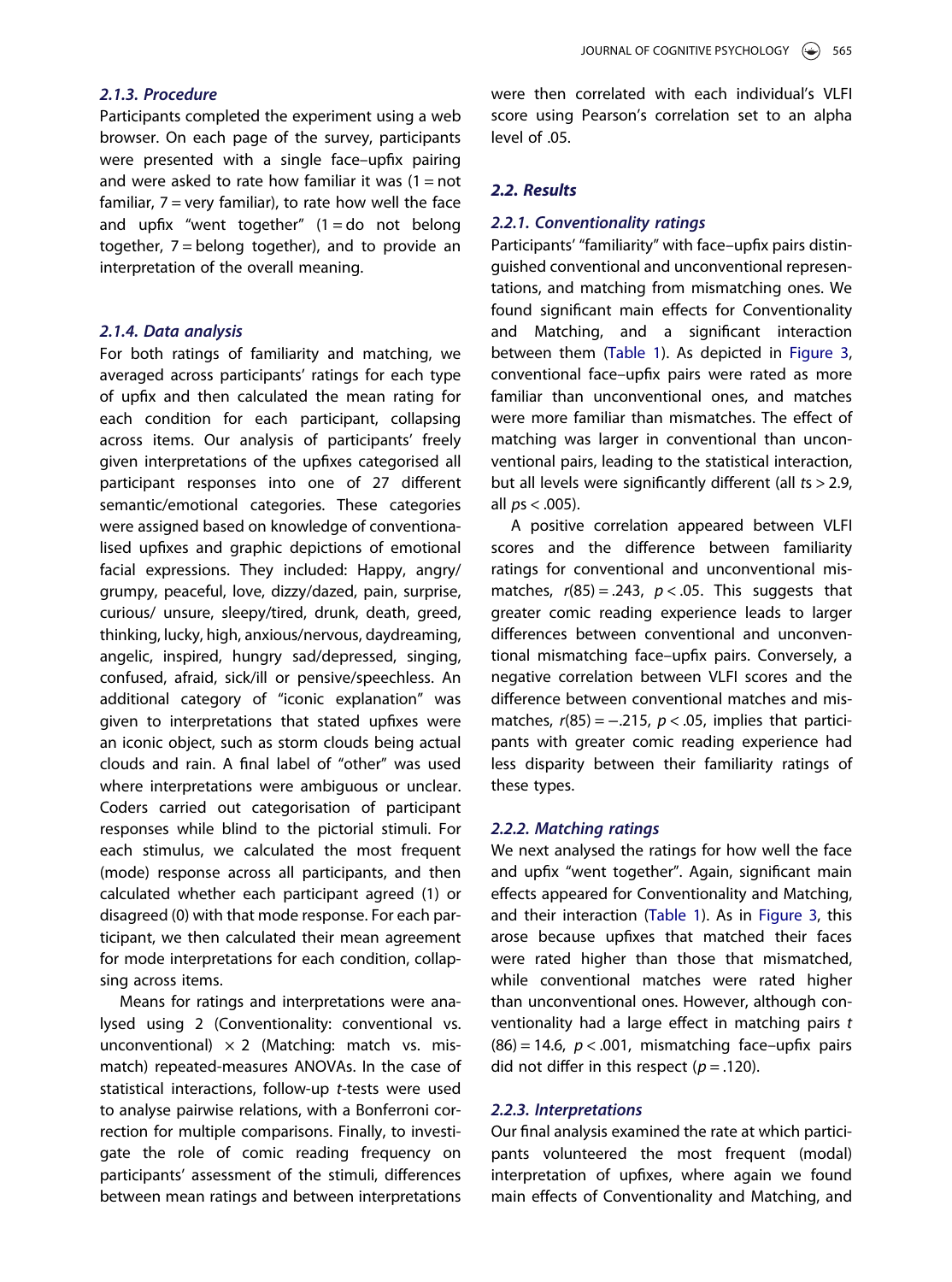|                           |            | Familiarity ratings |                       |            | Match ratings |                            | Mode interpretations |       |                                                                   |
|---------------------------|------------|---------------------|-----------------------|------------|---------------|----------------------------|----------------------|-------|-------------------------------------------------------------------|
|                           | F-value    | <b>MSE</b>          | $\mathbf{m}^2$<br>'/n | F-value    | MSE           | $\eta_{\sf n}^{\sf \star}$ | F-value              | MSE   | $\eta_{\scriptscriptstyle \mathrm{D}}^{\scriptscriptstyle \star}$ |
| Conventionality (C)       | $212.2***$ | 1.23                | 0.712                 | 49.6***    | 1.18          | 0.366                      | $32.7***$            | 0.052 | 0.276                                                             |
| Matching (M)              | 77.2***    | 1.05                | 0.473                 | 390.4***   | 0.89          | 0.819                      | 138.1***             | 0.059 | 0.616                                                             |
| $C^*M$                    | 22.68***   | 0.88                | 0.231                 | $159.2***$ | 0.62          | 0.649                      | $9.24***$            | 0.051 | 0.097                                                             |
| $\mathbf{r}$ $\mathbf{r}$ |            |                     |                       |            |               |                            |                      |       |                                                                   |

<span id="page-7-0"></span>

|               |  |  |  |  |  |  | Table 1. Results of ANOVAs comparing ratings and rates of most frequent (mode) interpretations face-upfix pairs in |  |  |
|---------------|--|--|--|--|--|--|--------------------------------------------------------------------------------------------------------------------|--|--|
| Experiment 1. |  |  |  |  |  |  |                                                                                                                    |  |  |

 $df = 1.86$ . \*\*\* $p < .001$ . \*\* $p < .01$ .

 $*_{p}$  < .05.

 $\land p < .1$ .

an interaction between them (Table 1). As in [Figure 4](#page-8-0), this statistical interaction arose because upfixes that matched their face were interpreted with more agreement than those that mismatched, while conventional matches were agreed on more than unconventional ones. However, only a trending significance suggested that conventionality differed between interpretation of mismatches,  $t(86) = 1.75$ ,  $p = .083$ .

### 2.3. Discussion

This study sought to establish that certain upfixes would be more familiar (i.e. conventional) to participants than others, and that upfixes have a preferred relationship to the facial expressions that they accompany. First, participants clearly distinguished between their recognition of conventional and unconventional upfixes in both types of ratings. Participants rated conventional upfixes as more familiar than unconventional upfixes, while matching faces were rated as more familiar than mismatches, regardless of conventionality. Altogether these ratings suggested that certain upfixes are more conventional than others, which includes particular agreement relationships between upfixes and faces. These results of familiarity are consistent with prior research showing that the understanding of visual morphology, including upfixes, aligns with their frequency in comics (Newton, [1985\)](#page-15-0).

These findings were repeated in the matching ratings. Conventional matching upfixes were rated as "belonging with" their face more than any other type. However, mismatches were also rated worse than matches even within unconventional pairs, suggesting that even novel upfixes adhere to some degree of agreement with their faces. This is a critical test of the processes underlying



Figure 3. Conventionality and matching ratings given to conventional and unconventional face–upfix pairs that did or did not match in facial expression. Error bars depict standard error.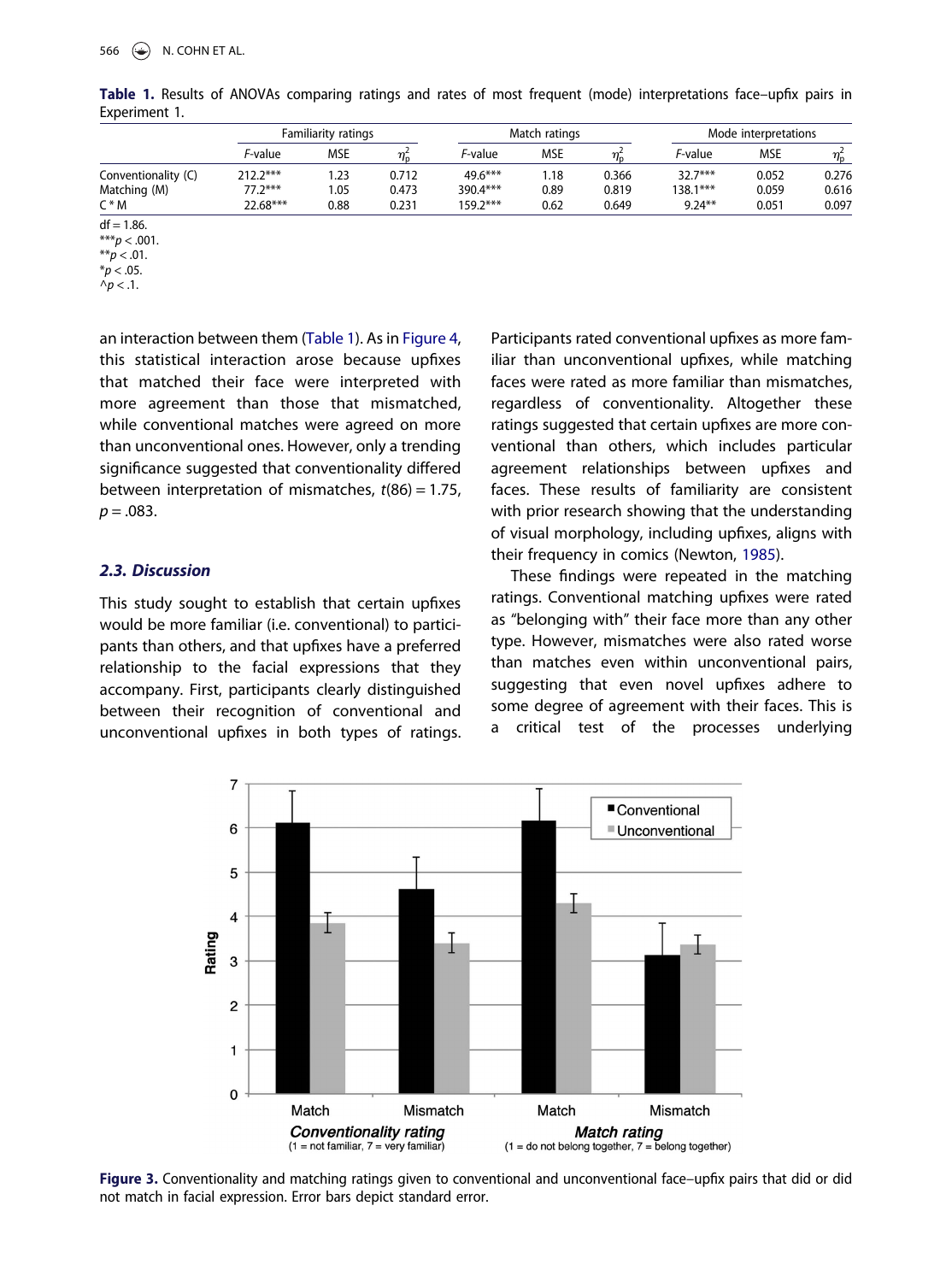<span id="page-8-0"></span>

Figure 4. Proportion of participants that agreed with the most frequent (mode) interpretation of the meaning of face–upfix pairs.

interpretation of visual morphemes. Because the agreement between face and upfix operates on both conventional and unconventional upfixes, it suggests that they are understood via an abstract pattern, not memorisation of specific items. The familiarity ratings further support this interpretation, showing the same difference between matching and mismatching face–upfix pairs in both conventional and unconventional cases. Nevertheless, in both types of ratings the difference between matches and mismatches was greater for conventional than unconventional face–upfix pairs, consistent with the idea that storing conventional face–upfix pairs in memory would give them an advantage over unconventional representations.

Participants' freely given interpretations further reinforce these findings, which found high consistency for the meanings of both conventional and unconventional matching upfixes. As expected though, meanings for conventional upfixes were agreed upon more than unconventional ones. In contrast, the consistency of interpretations to mismatches was far lower, and only trended towards differing based on conventionality. This supports that mismatching upfixes were harder to interpret than those that agreed with their faces, which would support the idea that specific upfixes carry particular expectations about the way they should relate to faces.

It is also worth noting that participants overtly noted the mismatch between face and upfix in their responses. They stated that mismatches were "incongruous", "not vernacular" or that "the face doesn't match", "the expression looks wrong for this", or "I can't repair the semantics here".

Participants also made corrections, such as for the mismatching face to a Zzz upfix, stating "the eyes should be closed" (i.e. sleeping), or that skull-andcrossbones "should not be paired with a happy face" and others. In mismatching contexts, participants often used certain strategies that avoided providing a holistic interpretation. They instead would either default to interpreting them on the basis of the conventionalised meaning for either upfix or face separately, would list both the conventionalised meanings of both face and upfix separately with no attempt at combining them, or would provide causative explanations treating upfixes as iconic elements like "they are happy because it's raining".

Because participants' strategies often provided meanings for upfixes and faces independently in mismatching contexts, it supports that both parts of this combination carry distinct meanings. However, because these responses also convey an unwillingness to combine them, it contrasts with the idea that participants will dynamically construe meanings for mismatching face–upfix pairs, without recognising them as incongruous (Bateman & Wildfeuer, [2014](#page-14-0)). Rather, participants both implicitly and explicitly stated their incongruity.

Similar responses arose for unconventional upfixes. Participants pointed out the non-entrenched character of these upfixes with comments like "the meaning is clear enough, but it's not effective", "it doesn't really work", or that it was "unconventional ... [with] no specific meaning". Along with the different ratings and rates of interpretations for conventional and unconventional upfixes, these results point toward a constrained abstract pattern stored in memory, not a generalised process of construal or storage of specific items alone.

### 3. Experiment 2: conventionality, agreement, and placement

In Experiment 1, we established that participants recognise differences in conventionality between upfixes, and that they privilege certain relationships between upfixes and faces. In our second experiment, we therefore investigated the role of upfix placement in combination with its agreement to the face. As stated above, we hypothesised that displacing an upfix next to a face will result in lower comprehensibility than when above a head. Such a result should not occur if upfixes merely need to have a proximity of being "near" a face in order for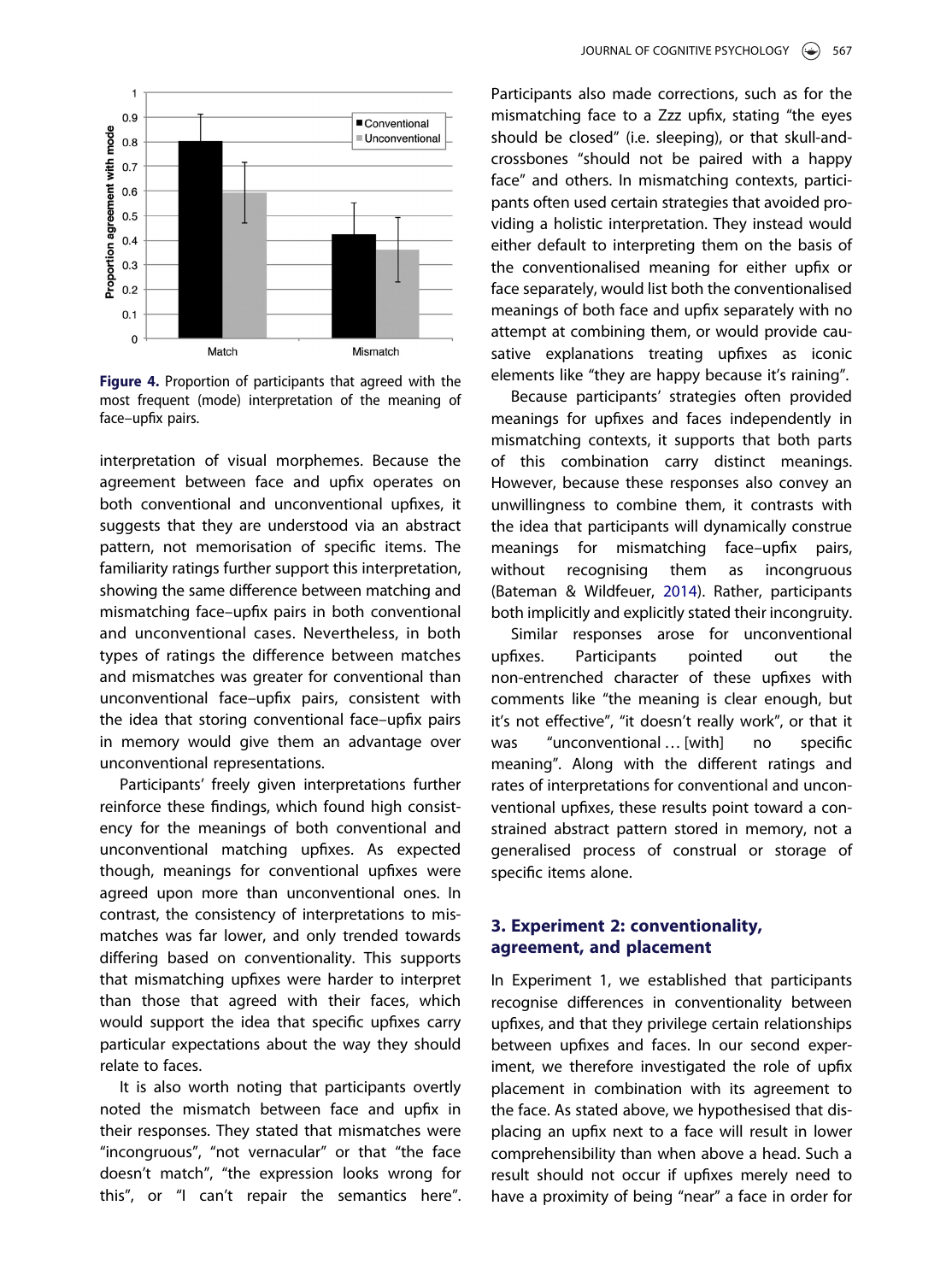construal of their relationship (Bateman & Wildfeuer, [2014](#page-14-0)), with no specific constraint on being above the head. Moreover, we predicted that this constraint of placement should interact with the constraint on agreement, such that a dual violation should be worse than violating a single dimension. Thus, in contrast with Experiment 1, where we investigated aspects of conventionality or internal structure (agreement), in Experiment 2 we examined how well participants understood the meanings of these varied upfixes. We therefore asked participants to rate upfixes for their overall comprehensibility and again interpret their meanings.

### 3.1. Methods

### 3.1.1. Stimuli

We again used the stimuli from Experiment 1 with conventional and unconventional upfixes that either matched or mismatched their accompanying facial expressions. However, we added an additional factor of Placement, whereby the upfix was either above the head or displaced to the side of the head. This created eight possible types: normal upfixes had an emotion that agreed with the meaning of the face and were located above the head [\(Figure 2](#page-3-0)(a)). Displaced upfixes were moved from above the head to beside the head [\(Figure 2](#page-3-0) (b)). Mismatching upfixes altered the emotional expression of the face so that it disagreed with the upfix [\(Figure 2\(](#page-3-0)c)). Finally, displaced mismatches both moved the upfix to the right side of the head and altered the emotion so that the face disagreed with the upfix ([Figure 2](#page-3-0)(d)). These manipulations were applied to both conventional and unconventional face–upfix pairs.

Altogether, these manipulations yielded a 2 (Conventionality: conventional vs. unconventional)  $\times$  2 (Placement: above head vs. beside head) ×2 (Matching: match vs. mismatch) experimental design. Stimuli were counterbalanced using a Latin Square design into four separate lists each containing 32 face–upfix pairs, such that each participant viewed each type of upfix only once. We then created packets containing these stimuli, which presented them in a randomised order.

### 3.1.2. Participants

Our experiment was taken by 70 participants (37 males, 33 females, mean age: 21.5) from the UC San Diego community who gave their informed written consent according to the guidelines of the

UCSD Human Research Protections Programme. Participants had an average fluency with comics, with a mean VLFI score of 15.7 (SD =  $9.1$ , range =  $1.75-$ 41.25).

### 3.1.3. Procedure

Participants were given packets that contained the various face–upfix pairings. Beneath each graphic was a row of numbers from 1 to 7 where participants circled the rating for how easy the meaning was to understand  $(1 = \text{very difficult}, 7 = \text{very easy})$ . Below this rating, participants were given a line where they were asked to write their interpretation of the images. The experiment took participants roughly 5 min to complete.

#### 3.1.4. Data analysis

We used the same methods of data analysis for ratings and interpretations as in Experiment 1. Ratings and interpretations were analysed using 2 (Conventionality)  $\times$  2 (Placement)  $\times$  2 (Matching) repeated-measures ANOVAs, followed by t-tests to analyse pairwise interactions between conditions. Differences between mean ratings and between per cent of agreement for interpretations were then correlated with each individual's VLFI score using Pearson's correlation set to an alpha level of .05.

# 3.2. Results

#### 3.2.1. Ratings

Analysis of participants' ratings found main effects of Conventionality, Placement, and Matching (see [Table 2](#page-10-0)). A significant interaction appeared between Conventionality and Matching, and a trending interaction between Conventionality, Placement, and Matching ( $p = .089$ ). No two-way interactions were found between Conventionality and Placement ( $p = .958$ ), or Matching and Placement  $(p = .381)$ .

To break down the three-way interaction, Bonferroni-corrected t-tests were used to examine pairwise relations between conditions. There is a main effect of conventionality because conventional face–upfix pairs were generally more understood than unconventional ones [\(Figure 5](#page-11-0)(a)). However, this is qualified by interactions between Conventionality and Matching, and a trending three-way interaction between Conventionality, Placement, and Matching. Looking at the pairwise relations, conventional face– upfix pairs were rated higher than unconventional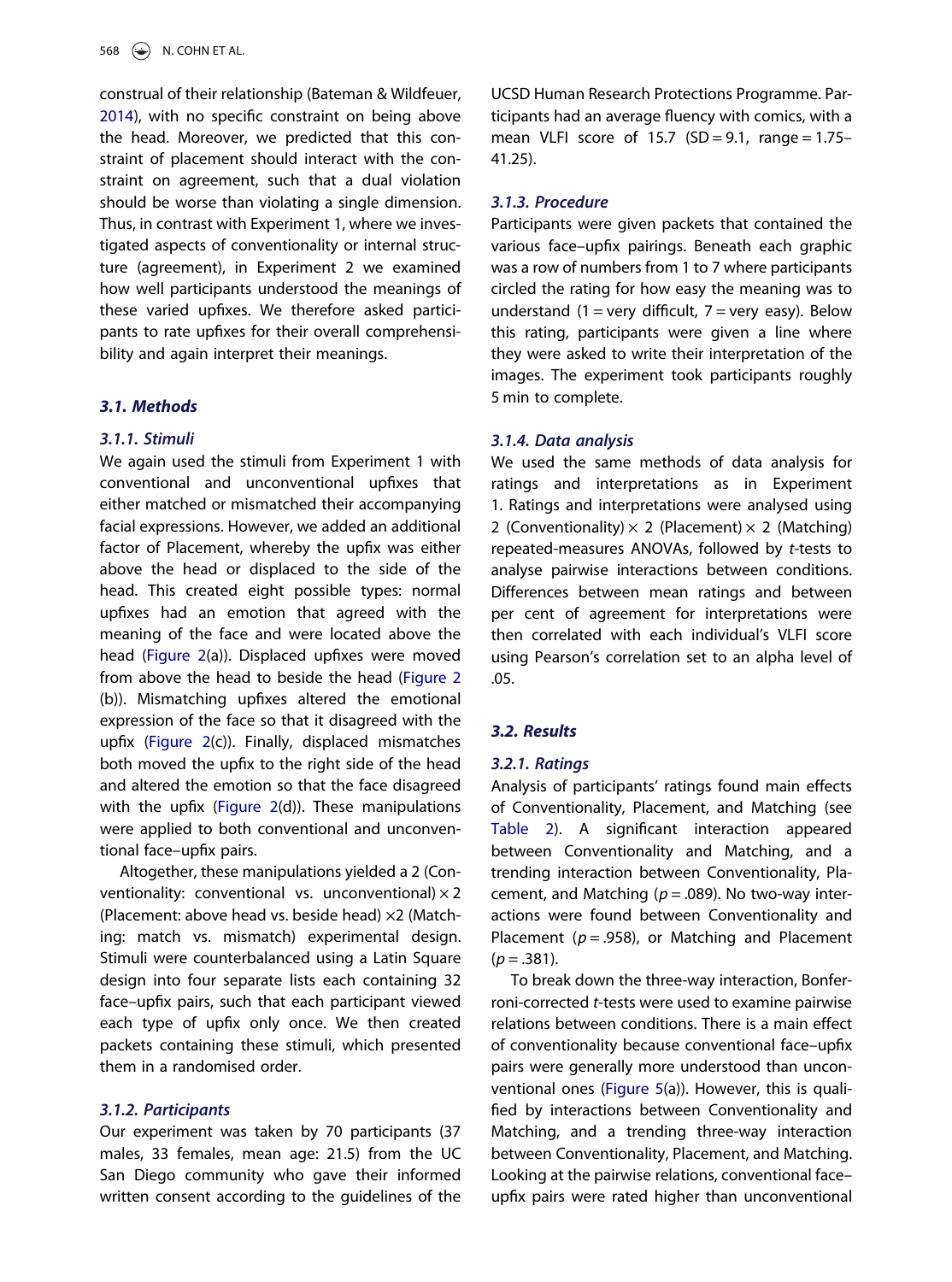|                     |                   | Comprehensibility ratings | Mode interpretations |           |            |                           |
|---------------------|-------------------|---------------------------|----------------------|-----------|------------|---------------------------|
|                     | F-value           | <b>MSE</b>                |                      | F-value   | <b>MSE</b> | $\eta_{\text{D}}^{\star}$ |
| Conventionality (C) | $33.14***$        | 1.03                      | 0.324                | $10.9***$ | 0.03       | 0.135                     |
| Matching (M)        | $180.6***$        |                           | 0.724                | $52.3***$ | 0.06       | 0.427                     |
| Placement (P)       | $41.49***$        | 0.87                      | 0.376                | 0.334     | 0.04       | 0.005                     |
| $C^*M$              | 23.93***          | 1.15                      | 0.258                | $15.3***$ | 0.07       | 0.179                     |
| $C*P$               | 0.003             | 0.56                      | 0                    | $3.27^$   | 0.03       | 0.044                     |
| $M * P$             | 0.776             | 0.89                      | 0.011                | $3.16^$   | 0.06       | 0.043                     |
| $C * M * P$         | 2.97 <sub>0</sub> | 1.16                      | 0.041                | $4.96*$   | 0.05       | 0.066                     |

<span id="page-10-0"></span>Table 2. Results of ANOVAs comparing ratings and rates of most frequent (mode) interpretations face–upfix pairs in Experiment 2.

ones when matching (normal, displaced), all ts > 3.9, all ps < .001, but not when mismatching (mismatch, dual), all  $p > 0.247$ . Matching face-upfixes pairs (normal, displaced) were rated higher than mismatching pairs (mismatches, displaced mismatches), all  $ts > 4.1$ , all  $ps > .001$ , regardless of conventionality. The main effect of Placement arose because normal face–upfix pairs were rated higher than displaced ones (all  $ts > 2.3$ , all  $ps < .05$ ), regardless of conventionality. Mismatches were also rated higher than displaced mismatches, a trending difference for conventional face–upfix pairs,  $t(69) = 1.8$ ,  $p = 0.08$ , but statistically significant for unconventional face–upfix pairs,  $t(69) = 4.02$ ,  $p < .001$ .

We found no significant correlations between comprehension ratings and VLFI scores.

### 3.2.2. Interpretations

Our second analysis focused on participants' interpretations of the face–upfix pairs by assessing the rate at which participants agreed with the most frequent (mode) responses for their meanings. As in Table 2, we found main effects for Conventionality and Matching, but not Placement ( $p = .728$ ). Significant interactions appeared between Conventionality and Matching and Conventionality, Matching, and Placement, while trending interactions appeared between Conventionality and Placement as well as Matching and Placement.

As depicted in [Figure 5](#page-11-0)(b), the largest disparity in consistency of interpretations came when there was disagreement between face and upfix, though primarily for conventional upfixes. Our follow-up pairwise analyses showed that interpretations for conventional mismatching face–upfix pairs (mismatch, displaced mismatch) were agreed upon less than for matching pairs (normal, displaced), all  $ts > 5.6$ , all  $ps < .001$ . Rates of agreement for unconventional normal upfixes did not differ from unconventional mismatches or displaced mismatches, all  $p > .441$ , although unconventional displaced upfixes had more agreed upon interpretations than unconventional mismatches or displaced mismatches (all  $ts > 1.9$ , all  $ps < .001$ ). Conventionality most strongly influenced the interpretations of normal face–upfix pairs, with conventional pairs rated higher than unconventional ones,  $t(70) = 8.9$ ,  $p < .001$ . However, trending differences also appeared for displaced,  $t(70) =$ 1.96,  $p = 0.055$ , and mismatching face–upfix pairs, t  $(70) = -1.85$ ,  $p = .068$ , but not displaced mismatches,  $p = 0.548$ . Placement had little influence on interpretations, with no difference appearing between upfixes moved to the side of the head (displaced, displaced mismatch) from those that were above the head (normal, mismatch), regardless of conventionality. The only exception to this was the higher agreement on interpretations for unconventional displaced and normal upfixes, t  $(70) = -2.6$ ,  $p < .05$ .

To further explore the influence of participants' comic reading experience on their interpretations of face–upfix pairs, we compared the differences between mode interpretations and VLFI scores. Positive correlations were found between VLFI scores and the difference between interpretations of conventional and unconventional displaced face–upfix pairs,  $r(69) = .321$ ,  $p < .01$ , and conventional displaced face–upfix pairs and displaced mismatches,  $r(69) = .275$ ,  $p < .05$ , suggesting a larger difference in agreement of interpretations by participants with greater comic expertise. A negative correlation between VLFI scores and the difference between rates of agreement for the interpretations of unconventional displaced and mismatching face–upfix pairs,  $r(69) = -.276$ ,  $p < .05$ , suggested that

df= 1.69.

<sup>\*\*\*</sup> $p < .001$ .

<sup>\*\*</sup> $p < .01$ .  $*$ *p* < .05.

 $\wedge p < .1$ .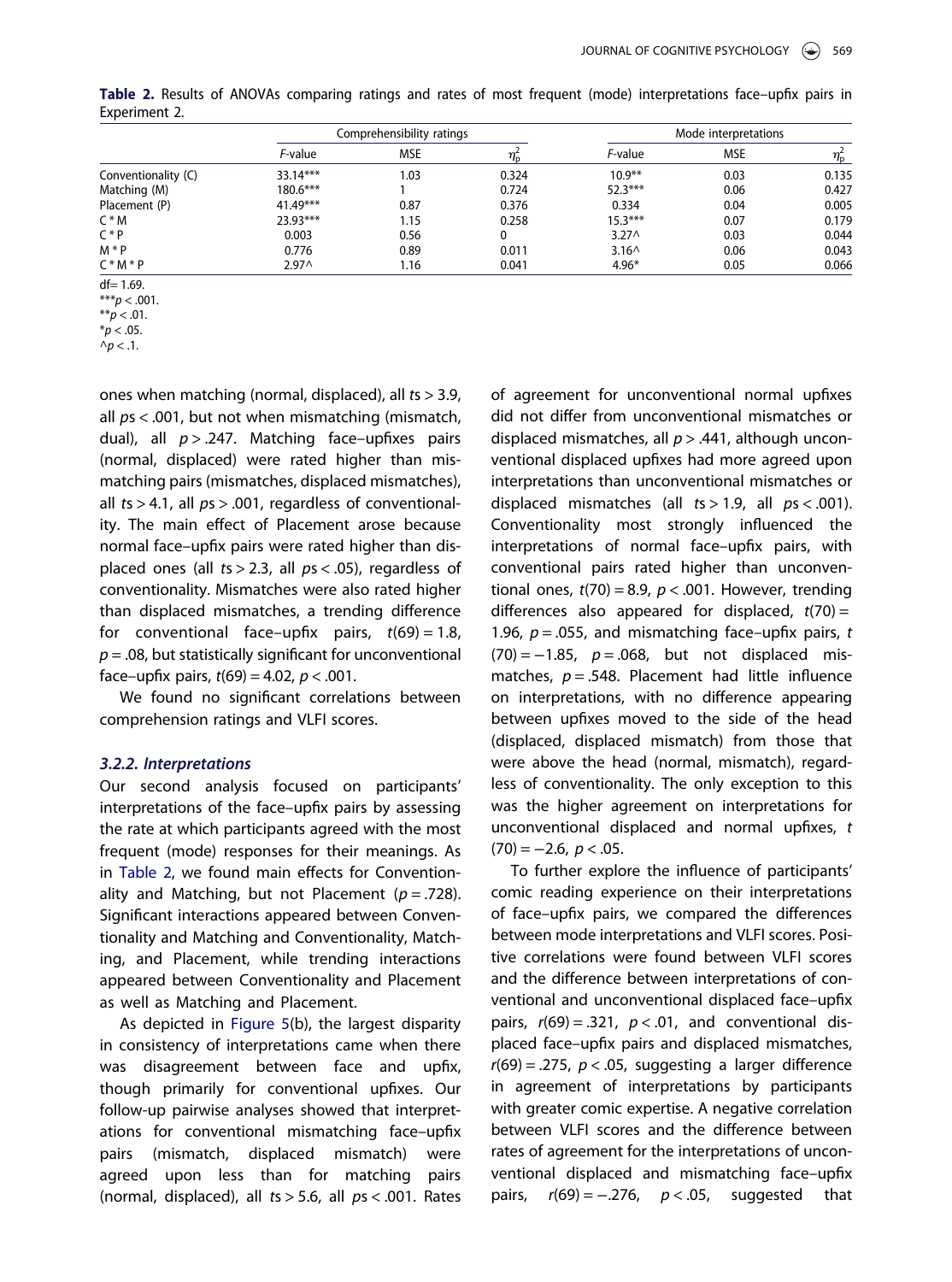<span id="page-11-0"></span>





Figure 5. Participants' (a) comprehensibility ratings and (b) rates of agreeing with the most frequent (modal) interpretations for images where upfixes were either in their normal placement and matched the face, were displaced beside the head and/ or mismatched the emotion of the face. These results grouped stimuli as conventional—appearing commonly in comics—or unconventional—upfixes created explicitly for this experiment. Error bars depict standard error.

participants agreed less on their meaning when they had greater comic reading expertise.

### 3.3. Discussion

This experiment sought to confirm that, not only are upfixes constrained by their relationship to a face, but also to their placement relative to the face. We therefore placed both the conventional and unconventional upfixes from Experiment 1 above and next to their accompanying faces, along with manipulations so that they either matched or mismatched the facial expressions.

First, we reconfirmed that upfixes have a particular relationship with their faces. Participants rated upfixes that matched their faces (normal, displaced) as more comprehensible than those that mismatched (mismatch, displaced mismatch). In addition, placement of the upfix also mattered. Upfixes placed above the head (normal, mismatch) were rated higher than those displaced next to the head (displaced, displaced mismatch), again for both conventional and unconventional upfixes. Furthermore, violating both an upfix's placement and agreement with a face created a combined impact: displaced mismatches were worse than both mismatches and displaced face–upfix pairs of both types of conventionality. Because the placement of an upfix influences participants ratings of comprehensibility, it provides evidence against a view that proximity alone is sufficient without consequences on congruity (Bateman & Wildfeuer, [2014\)](#page-14-0). Furthermore, because these effects occurred for both conventional and unconventional upfixes,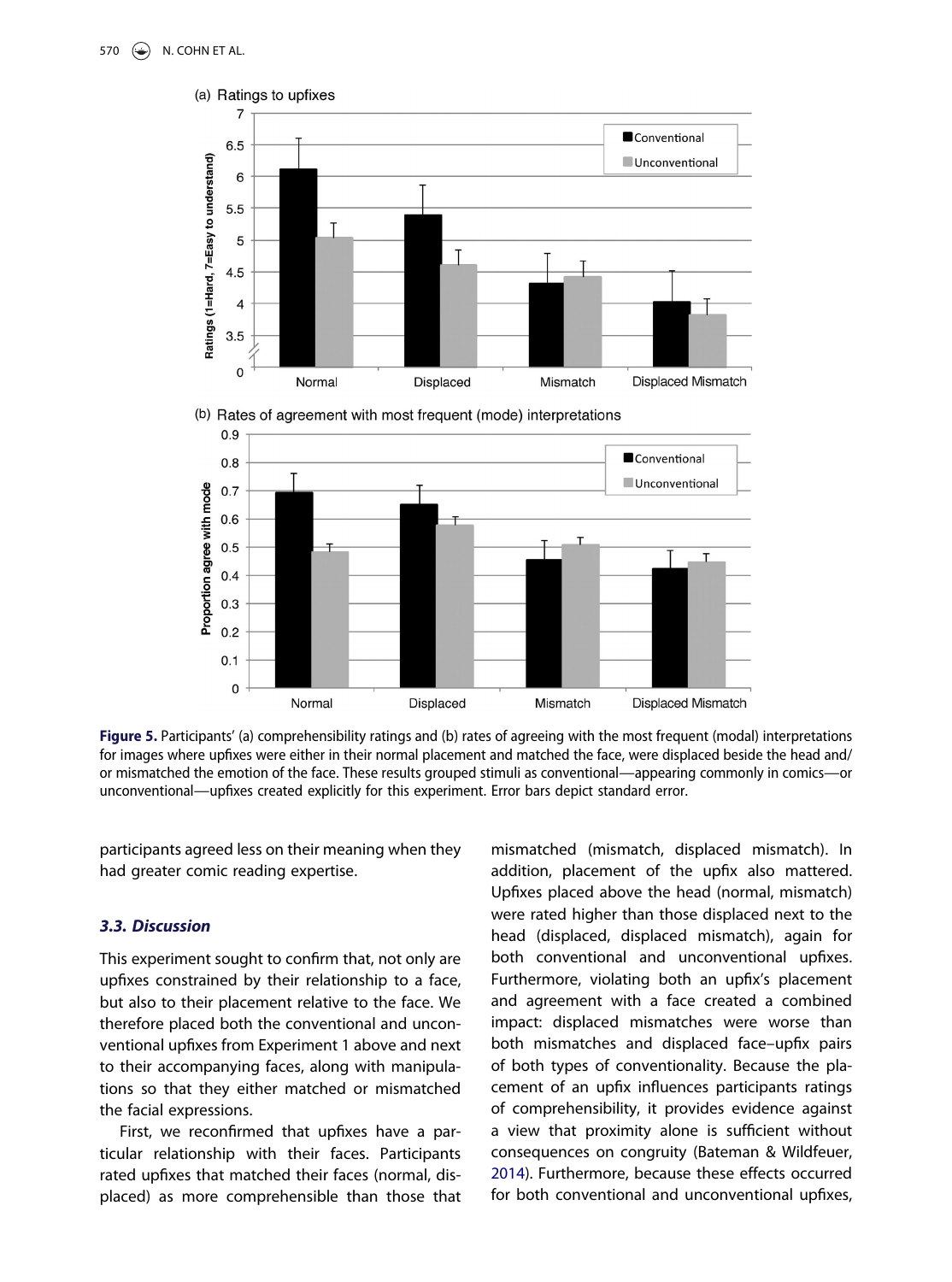it implies an abstract pattern underlying their comprehension, not simply item-based memorisation.

Nevertheless, the matching relationship between face and upfix appeared to be more impactful on interpretations than placement. Participants' agreed more on interpretations for upfixes that matched their faces than those that mismatched, regardless of their location. This suggests that both the face and the upfix contribute meaningful information, which licenses the types of elements they can accompany. This information allows faces and upfixes to form a combinatorial meaning through a prototypical relative positioning above the head. However, more meaning may be recoverable when displacing the upfix than if those component parts do not agree, since the underlying semantics are still recoverable, despite their awkward proximity. Agreement between visual morphemes is thus a stronger constraint on the semantics of upfixes than placement, though both factor into the overall meaning (as indicated by the differences in ratings across all manipulations, especially displaced mismatches).

Despite this relative lesser influence by upfix location, the positional information tested here was fairly restricted: for placements above versus beside the head, position appears to contribute little dissociable interpretation so long as the elements match each other. However, other locations may carry more semantic weight. As discussed, twirls above the head mean something different than behind a body (Forceville, [2011\)](#page-15-0), and stars in the eyes differ in meaning from those above the head (Cohn, [2013](#page-14-0)). Comparison between visual morphemes where the positions carry meaningful contrast may therefore yield different results.

### 4. General discussion

These experiments sought evidence for an abstract combinatorial schema within visual representations. We examined whether "upfixes"—the graphic signs that often float above character's heads—are constrained by their placement above the head and by their agreement with a face's emotion. Overall, we found that both constraints impacted their ratings and interpretations—no matter the conventionality—providing support for the idea that these graphic signs use an abstract schema.

Across both experiments mismatches between upfixes and their preferred facial expressions

resulted in lower ratings of familiarity, "belonging together" and comprehensibility. Such mismatches also resulted in less consistent interpretations of upfix meanings. These results suggest that a preferred "agreement" between upfix and faces constrains their meaning. Experiment 2 showed further that altering the location of upfixes also impacts their comprehensibility, but not as much as agreement. Displaced upfixes were rated as more comprehensible than those that mismatched their accompanying face. Yet, ratings to displaced mismatches were lower than mismatches alone, suggesting that manipulation of both factors creates a compounded effect of violating both constraints.

Crucially, in both experiments, manipulations of agreement and placement affected the ratings of both conventional *and* unconventional upfixes. If upfixes were simply stored as item-based instances and/or relied only on contextually defined construal, then we would expect unconventional upfixes to be rated the same no matter their agreement or placement relative to a face, since these novel instances would have no instantiation in memory. Rather, ratings to unconventional upfixes—be it for familiarity, matching, or comprehensibility—displayed the same pattern of decrement as to conventional upfixes. This suggests that constraints on matching and placement applied to the comprehensibility of upfixes beyond individual conventionalised signs, but rather reflects an abstract schema stored in memory.

Nevertheless, conventionality did factor into the understandability of upfixes. In both experiments, conventional upfixes were rated as more familiar, as more meant to "go together" and as easier to understand than unconventional upfixes, but only for those that matched their faces. Conventional and unconventional upfixes that mismatched their face were rated as equally understandable. Furthermore, the difference between ratings of matches and mismatches were greater for conventional than unconventional face–upfix pairs. Participants' interpretations of these upfixes reinforced these results. The placement of the upfix mattered less in participants' interpretations of upfix meanings than agreement. In both experiments, upfixes that matched their faces were more consistently interpreted than mismatches.

For mismatches, conventionality had little influence on interpretations. In both experiments, the rates of interpretation for mismatching face–upfix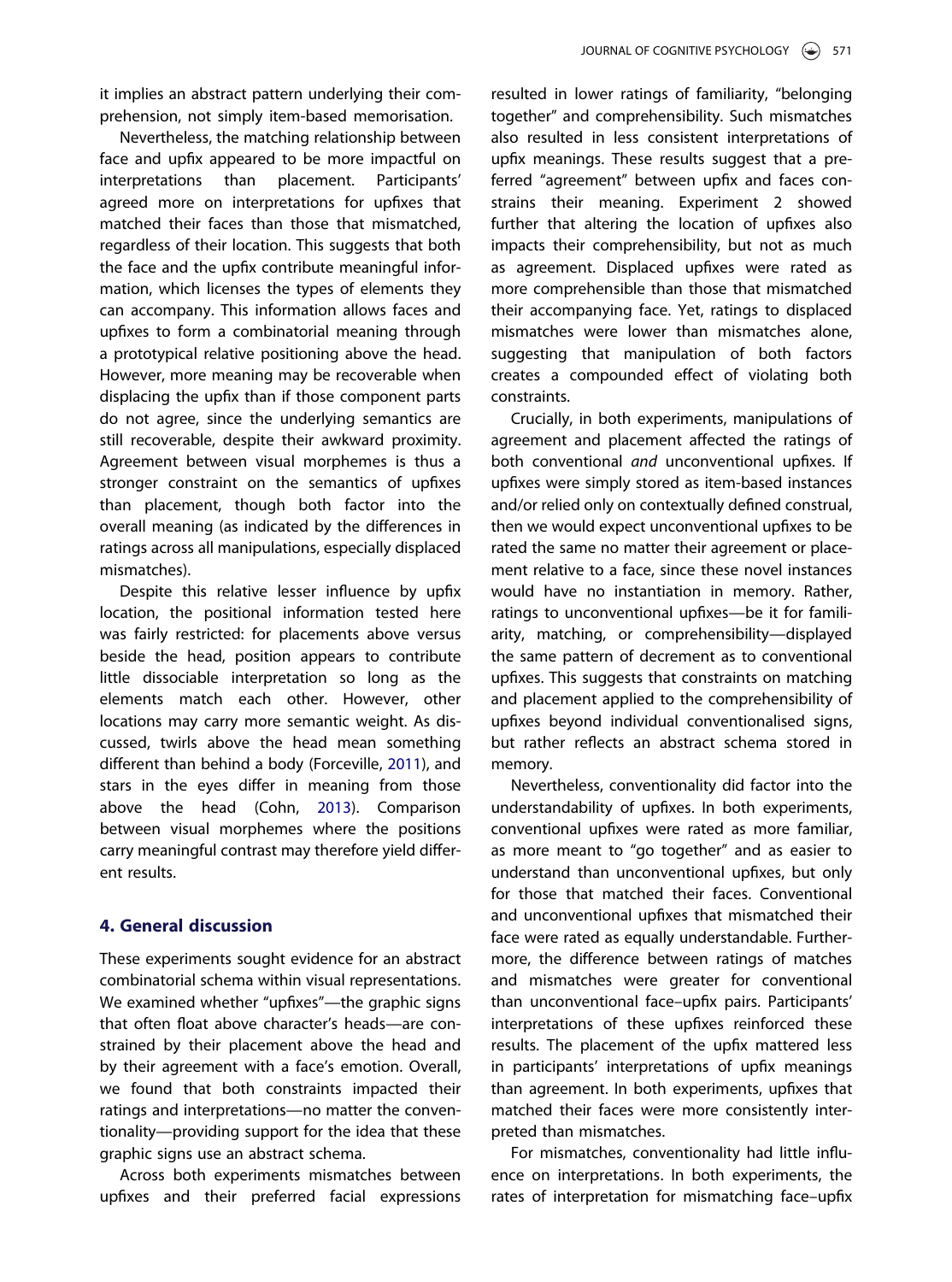pairs hovered around 45%, which, it is worth noting, is not a marginal number for a freely generated response. This consistency may indeed reflect a striving for dynamic construal (Bateman & Wildfeuer, [2014](#page-14-0)) that seeks to garner meaning out of mismatching parts. If so, such rates of interpretation are significantly lower than those where the elements have a recognisable relationship, whether fully conventionalised or novel. Thus, such a construal process may be engaged in lieu of a privileged, conventional relationship. Despite this, it is worth pointing out that participants' strategies for mismatches generally used non-holistic interpretations—that is, not attempting to integrate conflicting faces and upfixes.

Because conventionality had an influence overall though, these results suggest that upfixes do have item-specific constraints, despite tapping into an abstract schema. That is, upfixes on their own do not determine the meaning by mere placement above a head, but rather each upfix carries specifications for how it should contextually relate to an accompanying face. These specifications are more advantageous for conventional upfixes, which are stored in memory, than unconventional ones, which are less entrenched. These results may therefore inform why interpretations of upfixes may have been less forthcoming above neutral faces, as in Ojha's [\(2013\)](#page-15-0) study: neutral faces would "mismatch" their upfixes, and thus yield more variability of interpretations than with matching faces.

It is also worth noting that, methodologically, the present study elicited freely given responses from participants. Yet, these interpretations of normal conventional upfixes (Experiment 1: 80%, Experiment 2: 70%) were far greater than the highest rates of interpretation for all upfixes in Ojha's ([2013](#page-15-0)) study (max = 53%) where participants were provided with an explicit list of emotions to choose from. Rather, Ojha's ([2013](#page-15-0)) findings are closer to the rates we found for mismatching upfixes (Experiment 1: ∼40%, Experiment 2: ∼45%), supporting that neutral faces were actually mismatches. The fact that higher rates of agreement for interpretations in our study were provided by freely given responses further supports that comic readers are able to recognise the explicit meanings of upfixes when they match their faces.

We take these results to indicate that comprehenders draw on an abstract schema in the understanding of upfixes. Such a schema is posited as abstracted across observations of the conventional,

item-based face–upfix pairs that become stored in long-term memory. This interpretation would imply that, the more experience a comprehender has with upfixes and comics (where upfixes are mostly found), the more they will be able to generalise an abstract visual morphological class. Such an interpretation is at least suggested by an early study by Newton [\(1985\)](#page-15-0), who found that children's understanding of upfixes was modulated by both age and the frequency that those upfixes appeared in comics. We would thus extend such findings to hypothesise that viewing multiple types of upfixes allows for generalisation across these learned pairs to form an abstract schema.

In line with this, our correlations with VLFI scores suggested that more experience reading comics modulates this recognition between matching and mismatching face–upfix pairs. In Experiment 1, greater comic reading experience correlated with larger differences between familiarity ratings of conventional and unconventional mismatches but smaller differences between conventional matches and mismatches. In Experiment 2, greater comic reading expertise correlated with larger differences in the interpretations between conventional displaced and displaced mismatching face–upfix pairs, and smaller differences between unconventional displaced and mismatching face–upfix pairs. Finally, larger VLFI scores also implicated an effect of conventionality, with a greater difference between the agreement of interpretations of conventional and unconventional displaced upfixes.

These results suggest that knowledge of these particular upfixes, and the generalisation across them of an abstract upfix schema, is acquired as part of a "fluency" in the visual vocabulary used in comics (Cohn, [2013\)](#page-14-0). Such findings are consistent with previous work showing that understanding of visual morphology increases with age and/or frequency reading comics (Cohn & Maher, [2015;](#page-14-0) Friedman & Stevenson, [1975;](#page-15-0) Nakazawa, [1998](#page-15-0), [2004,](#page-15-0) [2005\)](#page-15-0). These findings are also commensurate with the expectation that greater experience would lead to increased sensitivity to violations of these constraints (Cohn, [2013;](#page-14-0) Forceville, [2011;](#page-15-0) Newton, [1985\)](#page-15-0). Previous work has shown that VLFI scores modulate neural responses suggestive of incongruity to violated (reversed) motion lines in visual narratives (Cohn & Maher, [2015\)](#page-14-0). Whether similar results would maintain for the processing of upfixes would be important for future research, both within and outside of narrative contexts.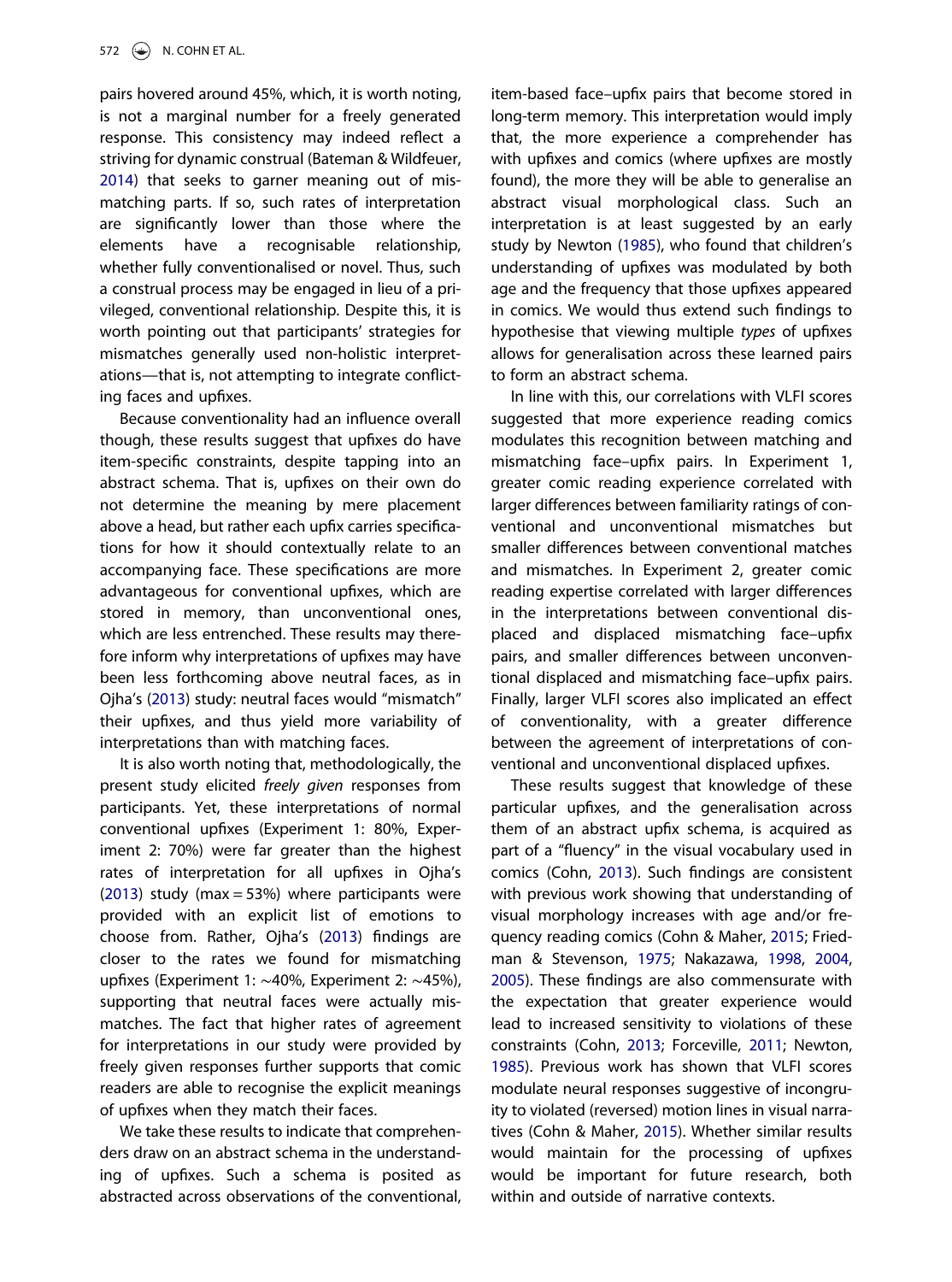<span id="page-14-0"></span>These results support that upfixes are abstract schemas subject to particular constraints, and are not merely memorised on an item-specific basis. Yet, it remains an open question whether they constitute a unique case or whether similar combinatorial constraints operate on other visual morphology, either within or outside visual narratives. In previous work, we have argued that several elements of the visual vocabulary used in comics involve abstract schema and/or morphological processes analogous to those in verbal morphology such as affixation, substitution/suppletion, and reduplication (Cohn, 2013). Would other schema be restricted by comparable constraints, or are upfixes an isolated case? While some work has suggested constraints operating on word balloons (Forceville, Veale, & Feyaerts, [2010](#page-15-0)) and motion lines (Cohn & Maher, 2015; Ito, Seno, & Yamanaka, [2010](#page-15-0)), further study would be required for various visual vocabulary items, both within and across cultures' unique graphic conventions.

Finally, this experiment has not addressed the specific cognitive processes guiding these combinations. Given the broad analogy between verbal and visual morphology, it is worth asking whether combinatorial principles across domains engage similar underlying cognitive resources, or whether these constraints require domain-specific processing. While this analogy between the "morphology" of verbal and visual languages does not mandate shared cognitive mechanisms (Cohn, 2013), similar neurocognitive responses are evoked by violations to the "grammar" of sequential images as by violations of syntactic structure in sentences (Cohn et al., 2014; Cohn et al., 2012; Sitnikova et al., [2008](#page-15-0)). Thus, it is not inconceivable to posit that combinatorial rules used to construct the units within such sequences—the morphology of words or images—may also recruit similar cognitive processing. Indeed, neurocognitive responses similar to those shown to language have appeared to combinatorial aspects of motion lines in visual narratives (Cohn & Maher, 2015) and natural scenes (Võ & Wolfe, [2013](#page-15-0)), which has already suggested the potential for such overlap.

Altogether, these findings provide initial support for combinatorial principles underlying the comprehension of visual morphology. These results suggest that the construction of meaning in the graphic form —at least in the structure originating in comics uses complexity beyond recognising individual visual signs. Rather, "fluent" readers may generalise across conventional items to derive novel meanings from an abstract schema stored in memory for graphic meanings above the head.

#### Disclosure statement

No potential conflict of interest was reported by the authors.

### References

- Bateman, J. A., & Wildfeuer, J. ([2014](#page-4-0)). Defining units of analysis for the systematic analysis of comics: A discourse-based approach. Studies in Comics, 5(2), 373– 403. [doi:10.1386/stic.5.2.373\\_1](http://dx.doi.org/10.1386/stic.5.2.373_1)
- Booij, G. [\(2010\)](#page-2-0). Construction morphology. Oxford: Oxford University Press.
- Cohn, N. ([2007](#page-0-0)). A visual lexicon. Public Journal of Semiotics, 1(1), 53–84.
- Cohn, N. ([2010](#page-1-0)). Extra! extra! semantics in comics!: The conceptual structure of Chicago Tribune advertisements. Journal of Pragmatics, 42(11), 3138–3146. [doi:10.1016/](http://dx.doi.org/10.1016/j.pragma.2010.04.016) [j.pragma.2010.04.016](http://dx.doi.org/10.1016/j.pragma.2010.04.016)
- Cohn, N. [\(2013\)](#page-0-0). The visual language of comics: Introduction to the structure and cognition of sequential images. London: Bloomsbury.
- Cohn, N. [\(2016](#page-1-0)). Linguistic relativity and conceptual permeability in visual narratives: New distinctions in the relationship between language(s) and thought. In N. Cohn (Ed.), The visual narrative reader (pp. 315–340). London: Bloomsbury.
- Cohn, N., Jackendoff, R., Holcomb, P. J., & Kuperberg, G. R. ([2014](#page-1-0)). The grammar of visual narrative: Neural evidence for constituent structure in sequential image comprehension. Neuropsychologia, 64, 63–70. [doi:10.](http://dx.doi.org/10.1016/j.neuropsychologia.2014.09.018) [1016/j.neuropsychologia.2014.09.018](http://dx.doi.org/10.1016/j.neuropsychologia.2014.09.018)
- Cohn, N., & Maher, S. [\(2015\)](#page-1-0). The notion of the motion: The neurocognition of motion lines in visual narratives. Brain Research, 1601, 73–84. [doi:10.1016/j.brainres.2015.](http://dx.doi.org/10.1016/j.brainres.2015.01.018) [01.018](http://dx.doi.org/10.1016/j.brainres.2015.01.018)
- Cohn, N., Paczynski, M., Jackendoff, R., Holcomb, P. J., & Kuperberg, G. R. ([2012](#page-1-0)). (Pea)nuts and bolts of visual narrative: Structure and meaning in sequential image comprehension. Cognitive Psychology, 65(1), 1–38. [doi:10.1016/j.cogpsych.2012.01.003](http://dx.doi.org/10.1016/j.cogpsych.2012.01.003)
- Cohn, N., & Wittenberg, E. ([2015\)](#page-5-0). Action starring narratives and events: Structure and inference in visual narrative comprehension. Journal of Cognitive Psychology, 27(7), 812–828. [doi:10.1080/20445911.2015.1051535](http://dx.doi.org/10.1080/20445911.2015.1051535)
- Engelhardt, Y. ([2002](#page-1-0)). The language of graphics (Doctoral dissertation). University of Amsterdam, Amsterdam.
- Feng, D., & O'Halloran, K. L. ([2012](#page-1-0)). Representing emotive meaning in visual images: A social semiotic approach. Journal of Pragmatics, 44(14), 2067–2084. [doi:http://dx.](http://dx.doi.org/http://dx.doi.org/10.1016/j.pragma.2012.10.003) [doi.org/10.1016/j.pragma.2012.10.003](http://dx.doi.org/http://dx.doi.org/10.1016/j.pragma.2012.10.003)
- Forceville, C. [\(2005\)](#page-0-0). Visual representations of the idealized cognitive model of anger in the asterix album La zizanie. Journal of Pragmatics, 37(1), 69–88.